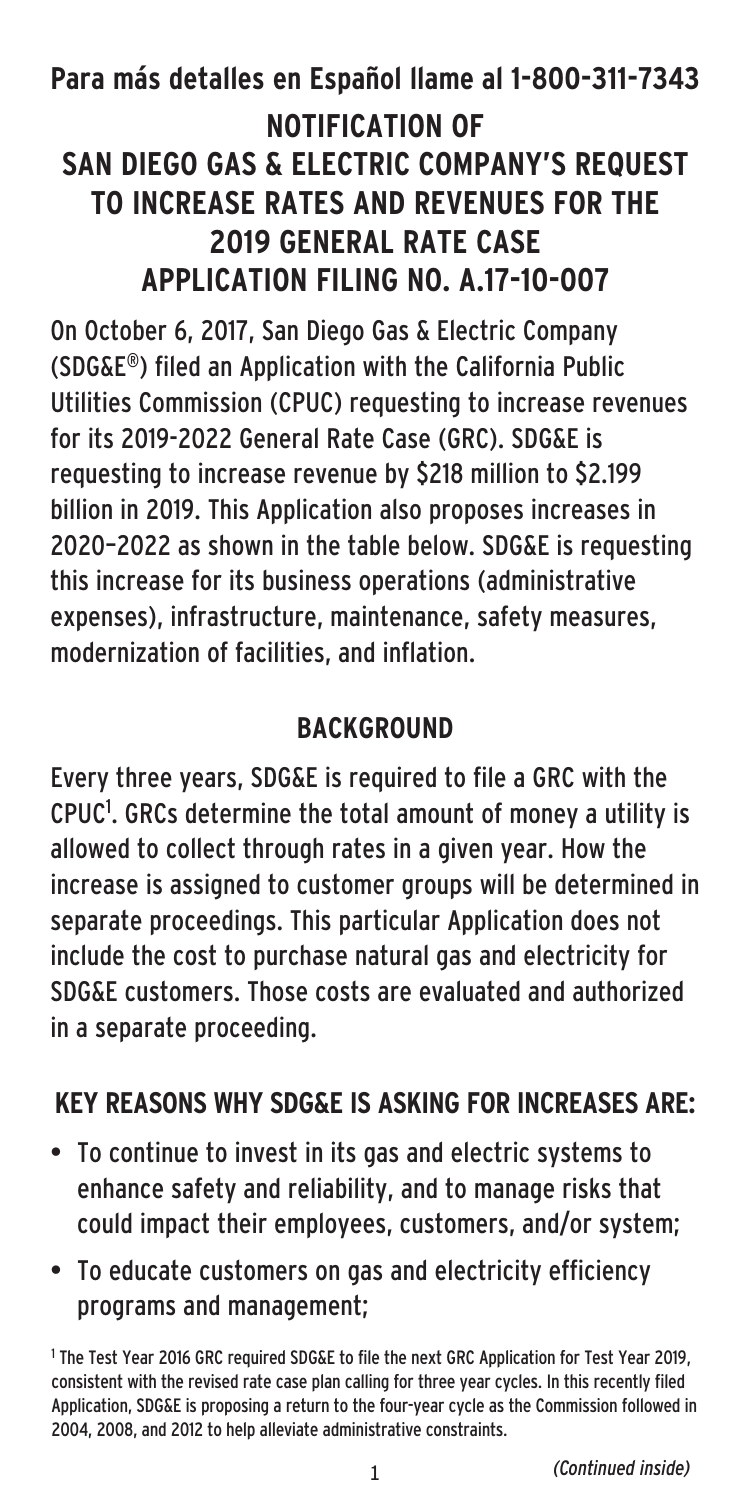- To invest in its gas and electricity systems and technologies that advance clean energy for customers and the environment;
- To fund support services and employee training to keep SDG&E operating and to provide SDG&E's customers with safe, reliable and responsive customer service; and
- To meet regulatory and compliance requirements driven by system safety and reliability and environmental compliance.

### **SDG&E REQUESTS A TOTAL INCREASE OF \$218 MILLION FOR GAS AND ELECTRIC SERVICE EFFECTIVE JANUARY 1, 2019**

This request is for an increase of \$218 million (11.0%) in 2019. The request also includes a 7.3% increase in 2020, a 5.2% increase in 2021 and a 5.1% increase in 2022, resulting in increases up to \$160 million in 2020, \$123 million in 2021 and \$126 million in 2022. This increase consists of the following:

| In<br>millions | Current<br>Revenue<br>Requirement Increase* Increase* | Proposed<br>2019 | Proposed<br>2020 | Proposed<br>2021<br>Increase* | Proposed<br>2022<br>Increase* |
|----------------|-------------------------------------------------------|------------------|------------------|-------------------------------|-------------------------------|
| Electric       | \$1,652                                               | \$114            | \$129.1          | \$98.7                        | \$101.5                       |
| Gas            | \$329                                                 | \$104            | \$30.8           | \$24.0                        | 24.5                          |
| Total          | \$1.981                                               | \$218.0          | \$159.9          | \$122.7                       | \$126.0                       |

\* The amount may change based upon final CPUC decision

# **ESTIMATED IMPACT OF THIS REQUEST ON ELECTRIC RATES**

The electric portion of this GRC represents a \$114 million increase in revenue. SDG&E estimates that the requested revenue requirement may be distributed in the manner shown in the table below. How this increase is assigned to customer classes will be determined in a separate proceeding.2

| 2017<br>Rates<br><b>Effective</b><br>9/1/2017 | 2018<br>Rates<br>As<br><b>Expected</b> | <b>Proposed</b><br>Rates<br><b>Effective</b><br>1/1/2019 | 2017 to<br>2019 Change |      | 2018 to<br>2019 Change    |      |
|-----------------------------------------------|----------------------------------------|----------------------------------------------------------|------------------------|------|---------------------------|------|
|                                               |                                        |                                                          | \$                     | %    | \$                        | %    |
| 25.0                                          | 25.1                                   | 26.4                                                     | $1.5^{\circ}$          | 5.8% | 1.3                       | 5.3% |
| 23.9                                          | 24.1                                   | 25.3                                                     |                        | 5.8% | 1.3                       | 5.3% |
| 19.9                                          | 19.9                                   | 20.8                                                     | 0.9                    | 4.7% | 0.8                       | 4.2% |
| 17.7                                          | 17.8                                   | 18.7                                                     | 1.0                    | 5.5% | 0.9                       | 4.9% |
| 19.9                                          | 20.0                                   | 20.8                                                     | 0.8                    | 4.2% | 0.8                       | 3.8% |
| 22.1                                          | 22.2                                   | 23.3                                                     |                        |      | 1.1                       | 4.8% |
|                                               |                                        |                                                          |                        |      | $1.4^{\circ}$<br>1.2 5.3% |      |

If the CPUC approves SDG&E's request for an electric rate increase, the winter bill for a typical bundled residential customer living in the inland climate zone and using 500 kWh per month would increase \$6.26, or 5.0 percent in 2019. Individual customer bills may vary.

# **ESTIMATED IMPACT OF THIS REQUEST ON GAS RATES**

The gas portion of this GRC represents a \$104 million increase in revenue. SDG&E estimates that the requested revenue requirement may be distributed in the manner shown in the table below. How this increase is assigned to customer classes will be determined in a separate proceeding.

```
<sup>2</sup> Phase 2 of the GRC.
```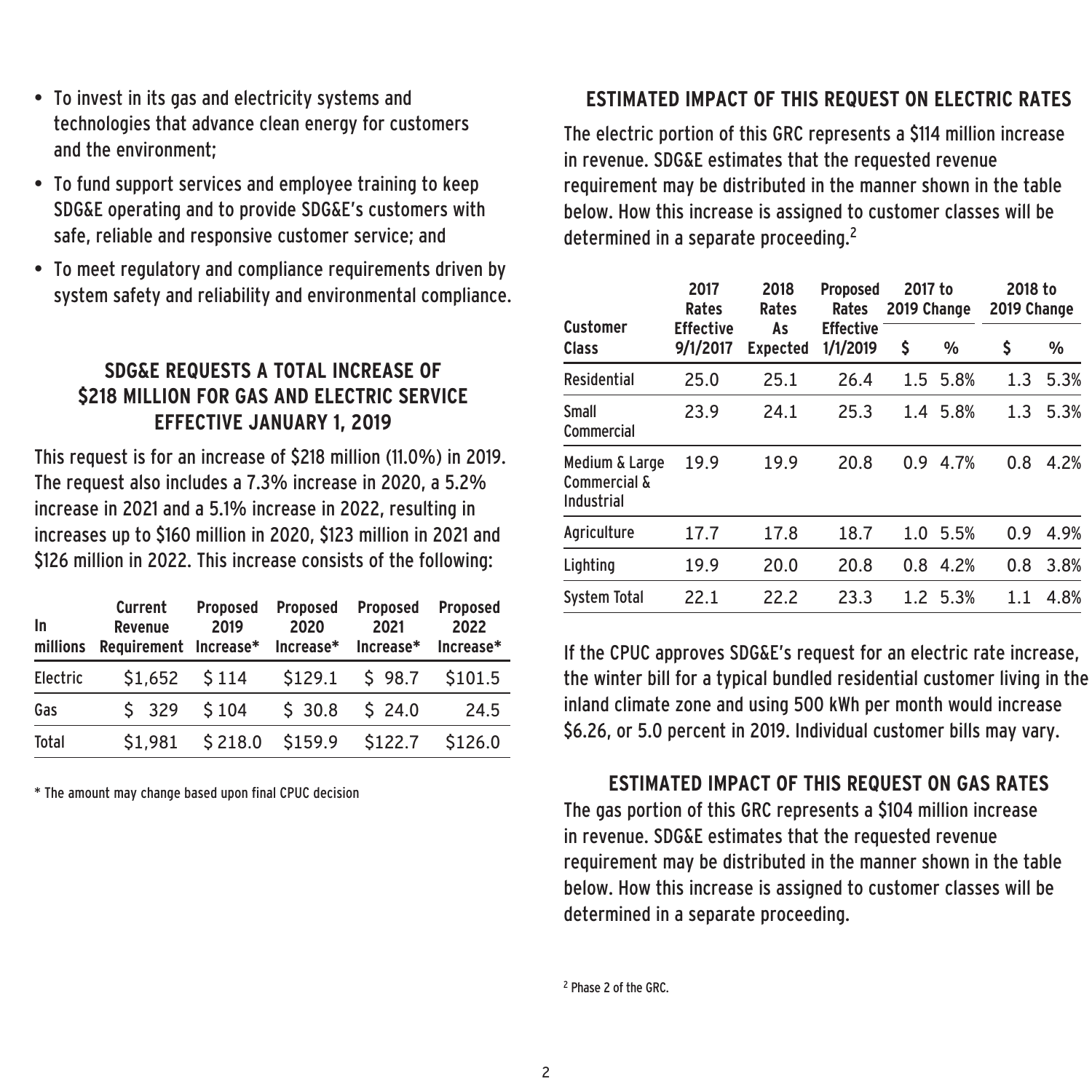#### **San Diego Gas & Electric Company — Gas Department Summary of Average Rate Increase by Customer Class 2019 General Rate Case (\$/therm)**

|   |                                 | <b>Total Rates</b>  |                                       |                  | 2017 to 2019 Change |               | 2018 to 2019 Change |               |
|---|---------------------------------|---------------------|---------------------------------------|------------------|---------------------|---------------|---------------------|---------------|
|   | <b>Customer Class</b>           | Current<br>Aug-2017 | As Expected<br><b>Authorized 2018</b> | Proposed<br>2019 | \$                  | $\frac{0}{0}$ | \$                  | %             |
|   | Residential                     | \$1.38745           | \$1.42040                             | \$1.71485        | \$0.32740           | 23.6%         | \$0.29445           | 20.7%         |
| 2 | Core Commercial & Industrial    | \$0.73334           | \$0.74236                             | \$0.80721        | \$0.07387           | 10.1%         | \$0.06485           | 8.7%          |
| 3 | Natural Gas Vehicles            | \$0.31618           | \$0.31950                             | \$0.34019        | \$0.02402           | 7.6%          | \$0.02069           | 6.5%          |
| 4 | Core Average                    | \$1.12015           | \$1.14366                             | \$1.34792        | \$0.22777           | 20.3%         | \$0.20425           | 17.9%         |
| 5 | Noncore C&I*                    | \$0.12592           | \$0.12879                             | \$0.14632        | \$0.02040           | 16.2%         | \$0.01753           | 13.6%         |
| 6 | Sempra-Wide Electric Generation | \$0.02117           | \$0.02293                             | \$0.02992        | \$0.00875           | 41.3%         | \$0.00700           | 30.5%         |
|   | Retail Noncore Average          | \$0.02776           | \$0.02959                             | \$0.03725        | \$0.00948           | 34.2%         | \$0.00766           | 25.9%         |
| 8 | <b>SYSTEM TOTALS</b>            | \$0.48835           | \$0.49932                             | \$0.58987        | \$0.10152           | 20.8%         | \$0.09055           | 18.1%         |
|   |                                 |                     | <b>Average Monthly Bill</b>           |                  | 2017 to 2019 Change |               | 2018 to 2019 Change |               |
|   |                                 | Current<br>Aug-2017 | As Expected<br>Authorized 2018        | 2019             | \$                  | $\frac{0}{0}$ | \$                  | $\frac{0}{0}$ |
|   | Average Bill 25 therms/month    | \$35.02             | \$35.86                               | \$43.43          | \$8.41              | 24.0%         | \$7.57              | 21.1%         |

If the CPUC approves this Application, the impact on the monthly bill of 25 therms/month would be an increase of \$7.57, or 21.1%, in 2019. **New rates would become effective in January 2019**.

\* C&I stands for Commercial and Industrial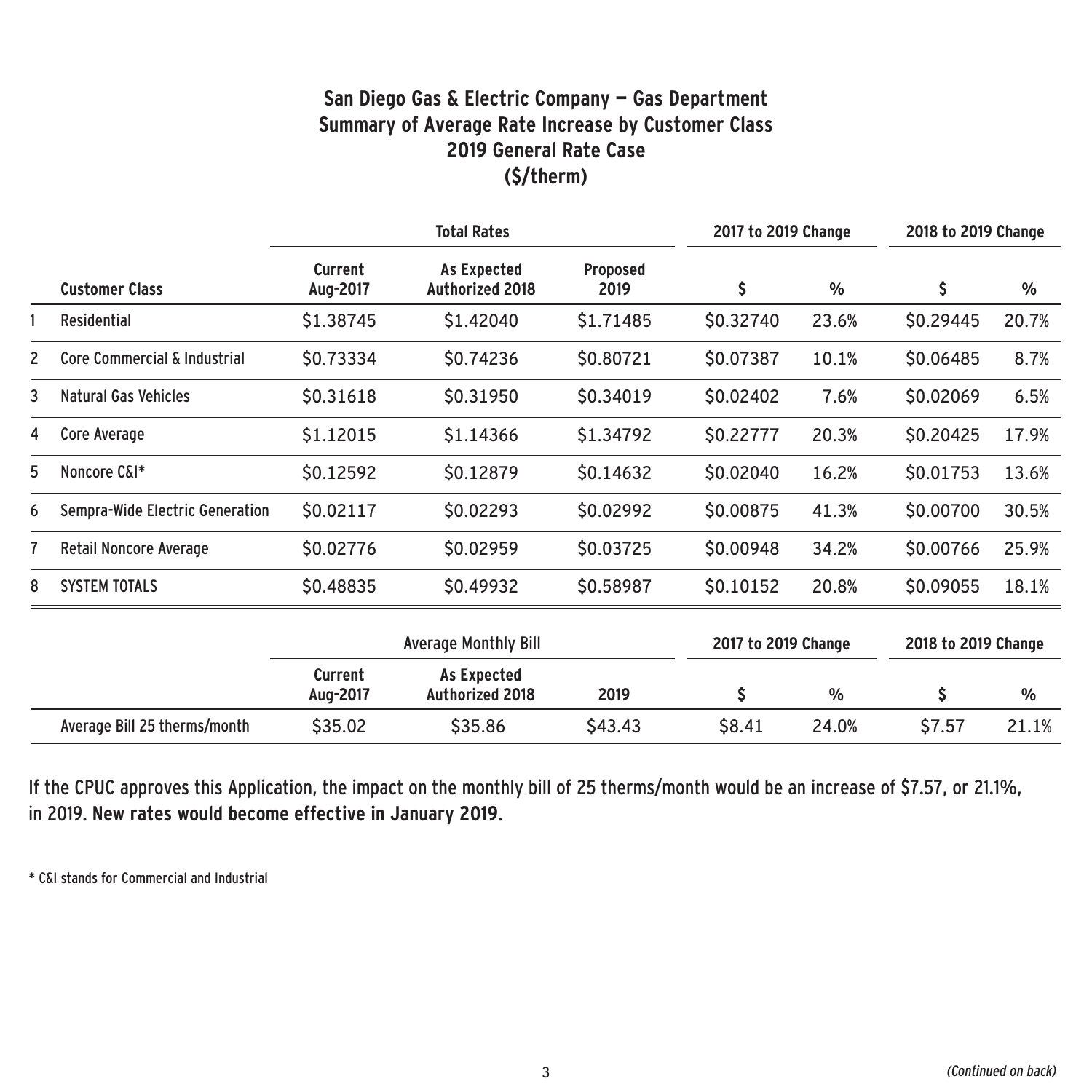#### **FOR FURTHER INFORMATION**

You may request additional information or obtain a copy of the Application and related attachments by writing to: Charles Manzuk, 2019 GRC Director for SDG&E, 8330 Century Park Court, San Diego, CA 92123. SDG&E's Application and attachments may be reviewed at the CPUC's Central Files Office by appointment. For more information, please contact them at aljcentralfilesid@cpuc.ca.gov or (415) 703-2045. A copy of the Application and any related documents may also be reviewed at the following SDG&E business offices:

| 436 H St.               | 104 N. Johnson Ave.       | 644 W. Mission Ave. |
|-------------------------|---------------------------|---------------------|
| Chula Vista, CA 91910   | <b>El Cajon, CA 92020</b> | Escondido. CA 92025 |
| 2405 E. Plaza Blvd.     | 336 Euclid Ave.           | 440 Beech St.       |
| National City, CA 91950 | San Diego, CA 92114       | San Diego, CA 92101 |

Copies of this Application will be available for viewing and printing on the SDG&E website at: http://www.sdge.com/proceedings.

Copies of this insert will be available for viewing and printing on the SDG&E website at: http://www.sdge.com/regulatory-notices.

#### **CPUC PROCESS**

This Application will be assigned to an Administrative Law Judge (Judge) who will determine how to receive evidence and other related documents, necessary for the CPUC to establish a record upon which to base its decision. Evidentiary Hearings (EHs) may be held where parties of record will present their testimony and may be subject to cross-examination by other parties. These EHs are open to the public, but only those who are parties of record can participate.

After considering all proposals and evidence presented during the formal hearing process, the assigned Judge will issue a proposed decision which may adopt SDG&E's proposal, modify it, or deny it. Any CPUC Commissioner may sponsor an alternate decision. The proposed decision, and any alternate decisions, will be discussed and voted upon at a scheduled CPUC Voting Meeting.

The Office of Ratepayer Advocates (ORA) will review this Application. ORA is the independent consumer advocate within the CPUC with a legislative mandate to represent investor-owned utility customers to obtain the lowest possible rate for service consistent with reliable and safe service levels. ORA has a multi-disciplinary staff with expertise in economics, finance, accounting, and engineering. Other parties of record will also participate in the CPUC's proceeding to consider this Application. For more information about ORA, please call (415) 703-1584, email ora@cpuc.ca.gov, or visit ORA's website at http://ora.ca.gov/default.aspx.

#### **STAY INFORMED**

If you would like to follow this proceeding, or any other issue before the CPUC, you may use the CPUC's free subscription service. Sign up at: http://subscribecpuc.cpuc.ca.gov/.

If you would like to learn how you can participate in the proceeding, or if you have informal comments or questions about the CPUC processes, you may access the CPUC's Public Advisor's Office (PAO) webpage at http://consumers.cpuc. ca.gov/pao/. You may also contact the PAO as follows:

Mail: CPUC Public Advisor's Office 505 Van Ness Avenue San Francisco, CA 94102

Email: public.advisor@cpuc.ca.gov

Phone: 1-866-849-8390 (toll-free) or 1-415-703-2074

TTY: 1-866-836-7825 (toll-free) or 1-415-703-5282

Please reference SDG&E Application No. A.17-10-007 in any communications you have with the CPUC regarding this matter. All public comments will become part of the public correspondence file for this proceeding and be made available for review for the assigned Judge, the Commissioners, and appropriate CPUC staff.